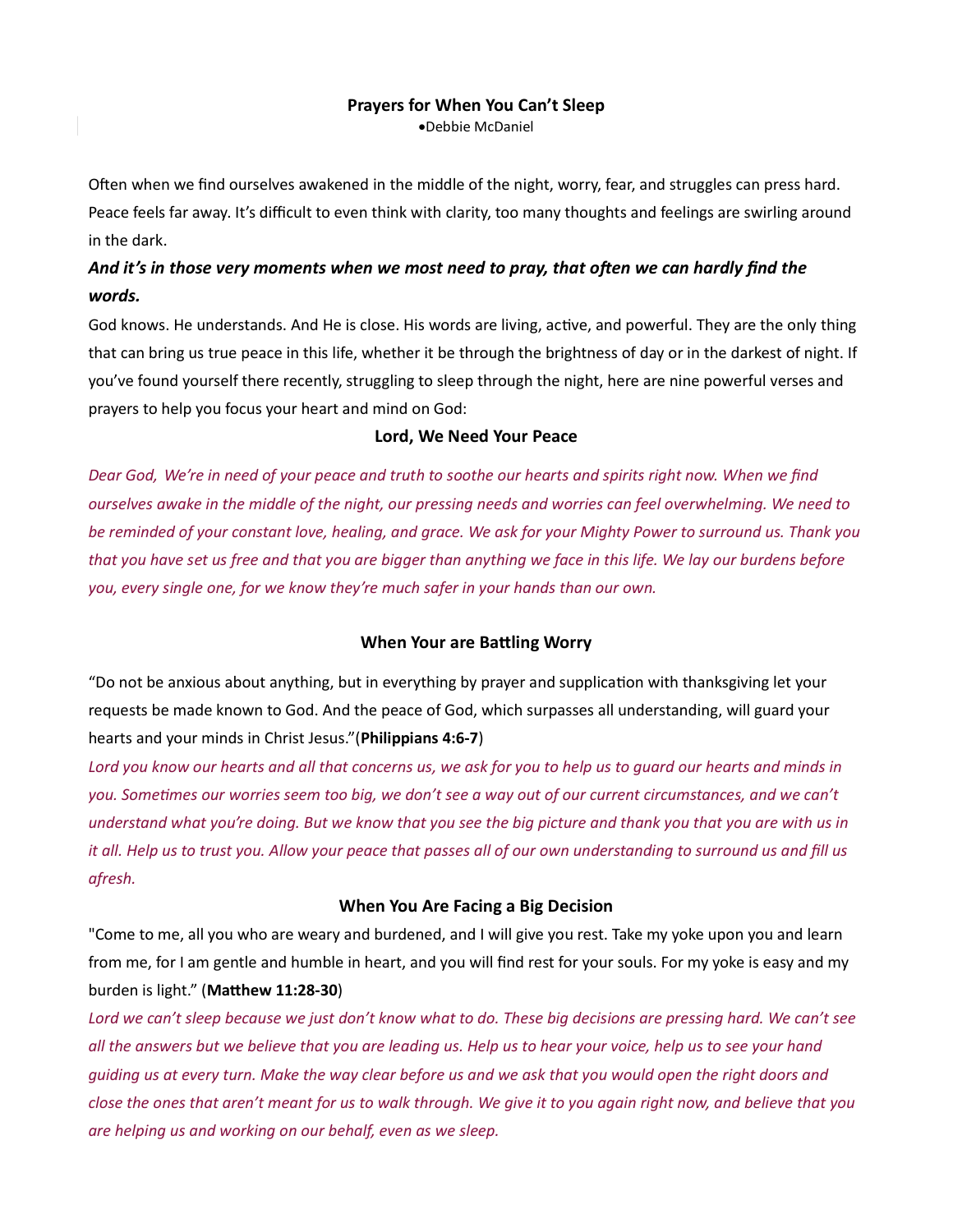#### When You Are Facing Pain and Illness

"The Lord is my shepherd; I shall not want. He makes me lie down in green pastures. He leads me beside still waters. He restores my soul. He leads me in paths of righteousness for his name's sake. Even though I walk through the valley of the shadow of death, I will fear no evil, for you are with me; your rod and your staff, they comfort me. You prepare a table before me in the presence of my enemies; you anoint my head with oil; my cup overflows. Surely goodness and love will follow me all the days of my life, and I will dwell in the house of the Lord forever." (Psalm 23:1-6)

Lord, we're hurting. The pain feels too great. The uncertainty over the future can easily fill our minds with fear and bring huge burdens to our hearts. Please take our pain away so we can sleep peacefully in your care. We thank you that you are close and that you're always with us. We pray for your healing and your huge grace to encircle us as never before. We ask for your angels of protection and comfort to surround us in the night. Thank you that you are our Redeemer and you will never waste our pain.

#### When You Are Feeling Depressed

"God is our refuge and strength, an ever-present help in trouble. Therefore we will not fear, though the earth give way and the mountains fall into the heart of the sea...He says, 'Be still, and know that I am God; I will be exalted among the nations, I will be exalted in the earth.' The LORD Almighty is with us; the God of Jacob is our fortress." (Psalm 46:1-2, 10-11)

Lord, our spirits are aching and filled with despair. The darkness that surrounds us now is what we feel inside. We can't find our way anymore, we feel lost and desperate, and the nighttime makes it feel worse. Please help us God, we cry out for your relief and hope. We're desperate for your peace and healing. Thank you that you will never let go of us. Thank you for your promises that you will lift us out of this pit, that you know the plans you have for us and give us a future and a hope.

## When You Are Struggling to Forgive

"The LORD gives strength to his people; the LORD blesses his people with peace." (Psalm 29:11) Lord, we're wounded. We feel betrayed. Brokenhearted. We wonder sometimes if we can ever fully recover from the deep hurt we feel inside. Thank you that you know what we've been through and the struggles we still carry. Help us to forgive. Help us to let go. We ask that when the enemy taunts us with lies and tries to bring up the hurt of the past, you would silence his voice and allow us to walk free. We know that we can move forward with you in peace and freedom. We pray for those who have hurt us right now, and ask for your power to work mightily within their lives. We leave them in your hands and find our comfort and strength in your spirit.